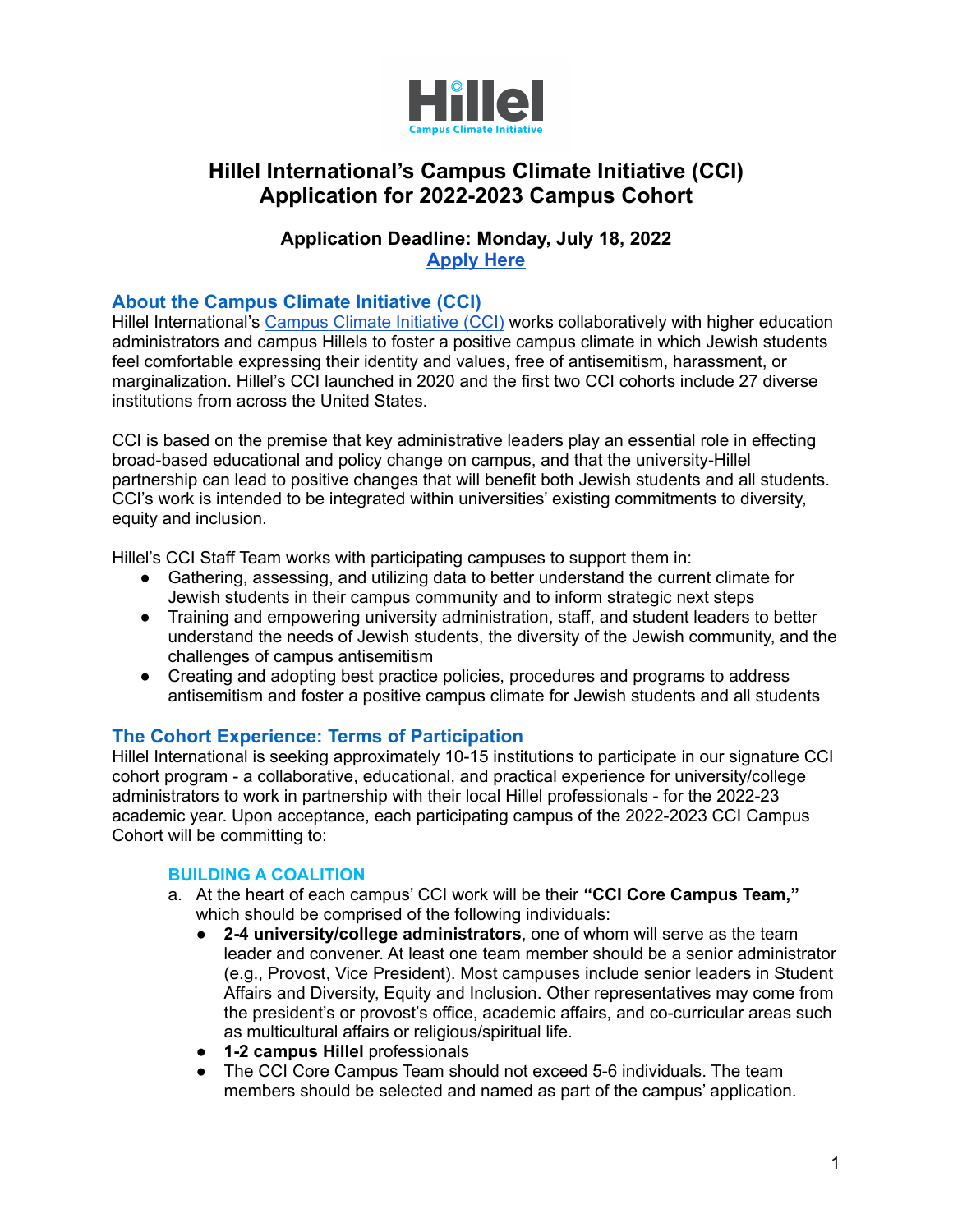

- b. It is expected that as part of the application process, institutional leadership at the highest level (i.e., the President or Chancellor) will endorse and express support for participation in CCI, for taking proactive steps to address antisemitism, and for fostering a positive campus climate for Jewish students and all students.
- c. For the CCI Core Campus Team to have meaningful campus-wide impact, it is often helpful to form a larger advisory body composed of administrators, staff, faculty and students from across the institution. For guidance on building an advisory committee, please see the document: ["Creating](https://drive.google.com/file/d/1eAHmJ_USIIaNp9Kz7_CbtacqbJwdgIP4/view) a Task Force to Prevent and Address [Antisemitism"](https://drive.google.com/file/d/1eAHmJ_USIIaNp9Kz7_CbtacqbJwdgIP4/view) (PDF).

### **COHORT LEARNING**

The CCI Core Campus Team will participate throughout the year in ongoing cohort learning opportunities with administrators and Hillel professionals from participating campuses across North America. Cohort learning will include presentations from content experts, panel and small group discussions, skill-building and resource-sharing.

The Core Campus Team members are expected to participate in the following learning opportunities:

- A virtual launch event (**two half-day sessions on Monday, Sept 12th at 12-4pm ET AND Monday, Sept 19th at 12-4pm ET**) to kick-off the foundational learning of this cohort experience.
	- *○ Prospective participants: PLEASE HOLD BOTH OF THESE DATES/TIMES IN YOUR CALENDARS NOW.*
- Two 60-minute virtual learning sessions per month from October 2022 through June 2023 on topics related to understanding Jewish students, the diversity of the Jewish community, contemporary antisemitism on campus, and specific strategies and best practices for promoting inclusion of Jewish students
- An in-person CCI conference for all current and prior cohort colleges/universities (tentatively scheduled for January 2023)

There will be additional opportunities to participate in small group sessions where cohort participants can gather together, make connections, exchange ideas, and share experiences in a collegial environment.

#### **CAMPUS-SPECIFIC WORK**

As part of the CCI Cohort experience, the Hillel CCI Staff Team will work with each participating campus in a customized way to support them in the following areas of campus-specific work:

a. Collecting and utilizing campus climate data through a **Campus Climate Review (CCR)** to understand the current climate for Jewish students. Hillel International engages an outside consultant with expertise in campus climate assessments to work with each campus to (i) collect data, (ii) review and anonymize collected data, and then (iii) generate a report which will be presented, along with our recommendations, to each Core Campus Team to inform their action plan.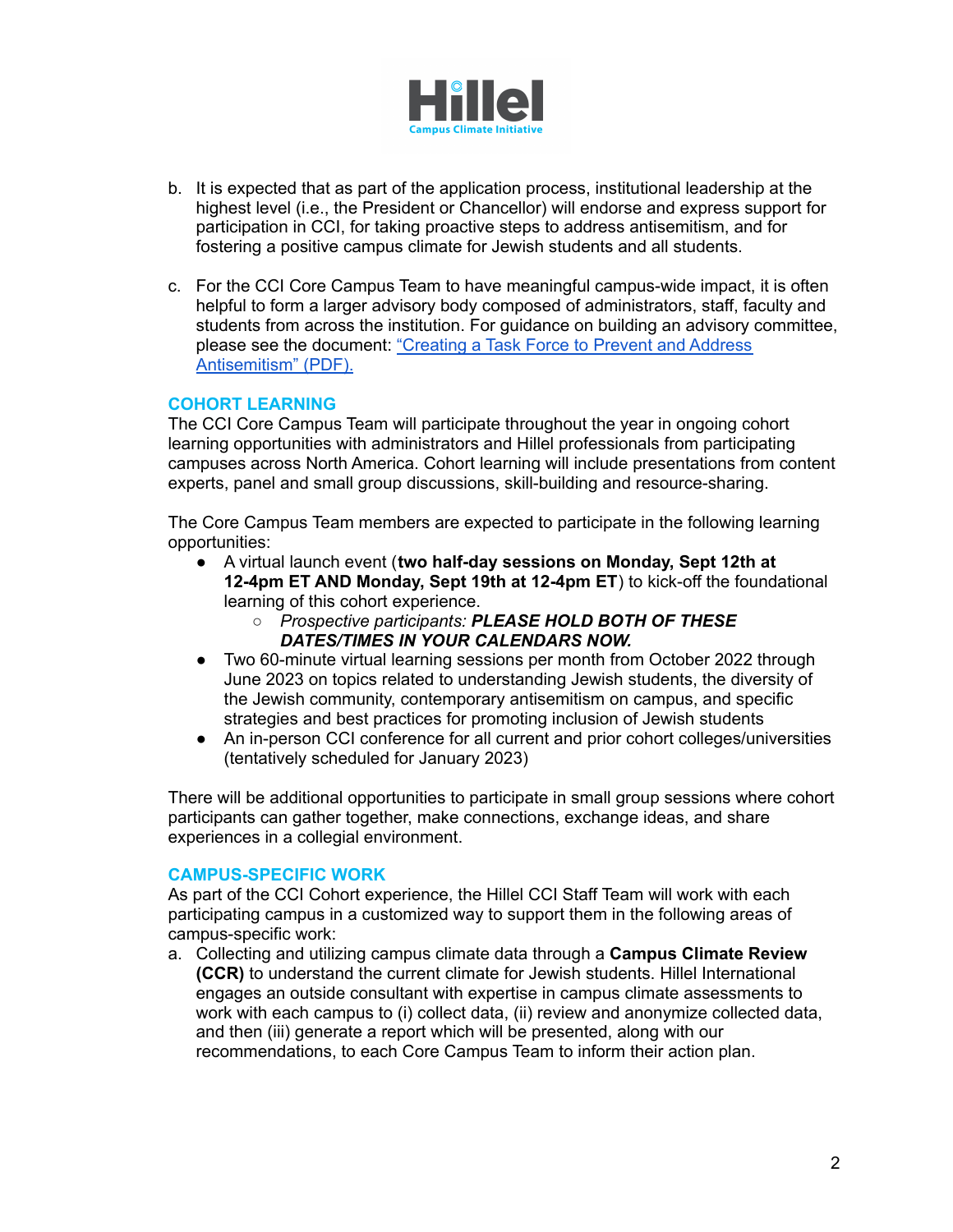

This data can also be used as a baseline for measuring change in the campus climate for Jewish students over time. We expect participating campuses to implement another CCR in 2-3 years.

The CCR tools include:

- A focus group protocol for students
- Surveys for students, faculty, and staff/administration *or* the embedding of our survey questions into an institutionally planned campus climate survey
- Collecting and analyzing existing information such as institutional policies, relevant student news articles, leadership statements, descriptions of past antisemitic incidents and corresponding responses, etc.
- A legal review of relevant policies and procedures
- b. **Developing an Action Plan** based on the knowledge gained from the cohort learning sessions, the CCR report, cohort group discussions, and team reflections on potential action items and next steps.
- c. **Personalized consultation and educational training from the Hillel CCI Staff Team.** The Hillel CCI Staff Team can lead trainings for wider groups of campus staff and administrators at participating campuses, either virtually or in person, for strategic groups such as the president's cabinet, student affairs leaders, and DEI representatives from across campus.

Members of the Hillel CCI Staff Team can also travel to a campus for an on-site visit, which may involve:

- Meetings with initiative leaders and senior campus leadership to build support and identify specific goals for the initiative
- Leading in-person educational trainings for senior leadership or other strategic audiences of campus administrators
- Processing Campus Climate Review results with the CCI Core Campus Team and working together to determine strategic action steps

There is no fee to participate in the Campus Climate Initiative during the 2022-2023 academic year. A baseline Campus Climate Review is included with participation in the program at no cost. However, for institutions seeking a more comprehensive understanding of their campus climate, we also offer a deeper and broader data collection and analysis program for a fee to be determined based on each institution's particular needs.

#### **Application Details**

To apply for CCI's 2022-2023 campus cohort, **please submit this [application](https://docs.google.com/forms/d/e/1FAIpQLScPW3LRklrXKcVGvyJYlbuWcWGSwoXLlGRahJuJWt4ABMuc1A/viewform?usp=sf_link) form by Monday, July 18, 2022.** Informational conversations with applicants will take place over the phone or on Zoom during the following 1-2 weeks and notification of acceptance will be sent via email by **Friday, August 12, 2022.**

CCI seeks applications that are collaboratively written and submitted by the college/university administration and the campus Hillel.